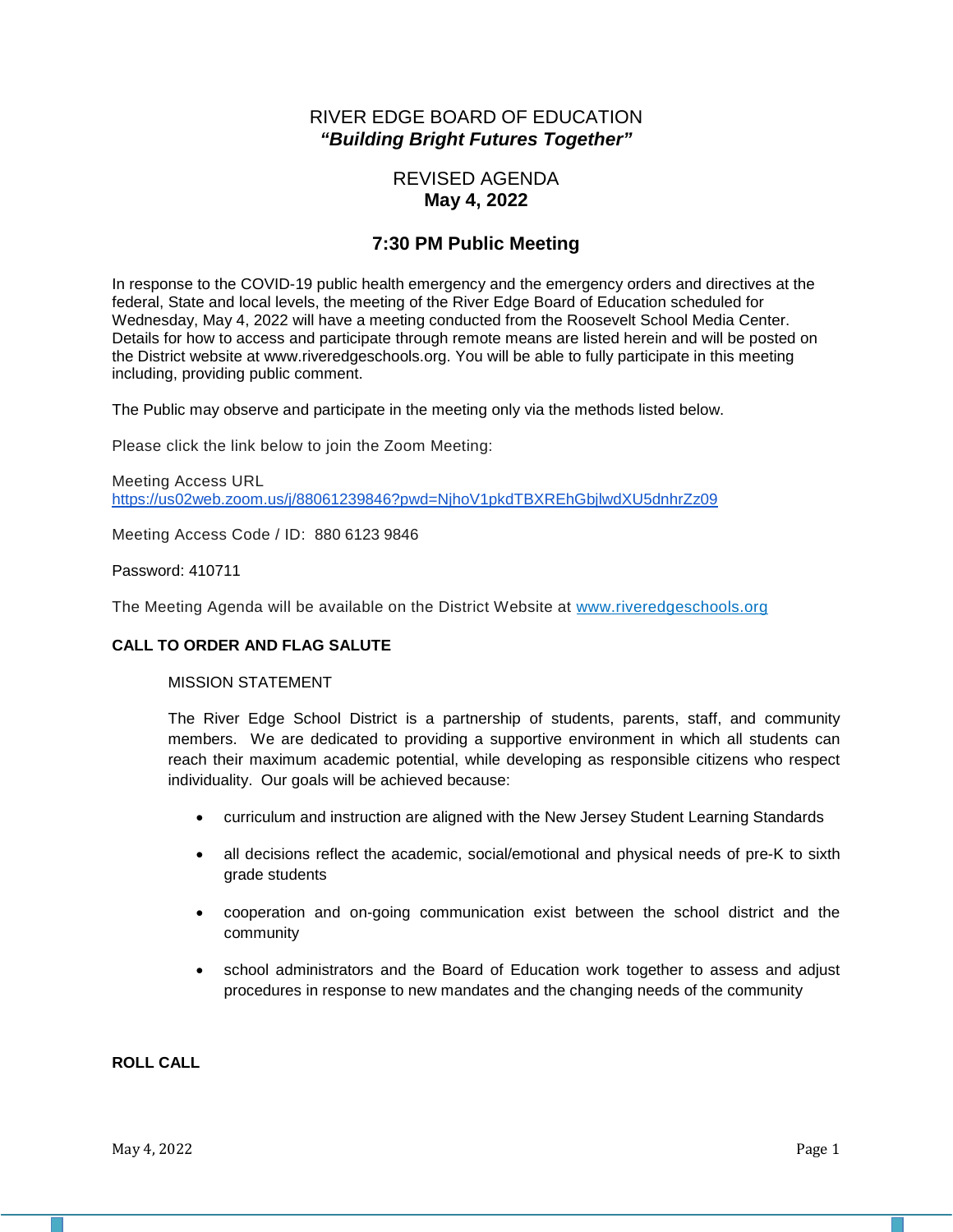### **OPEN PUBLIC MEETINGS NOTICE**

Pursuant to the Open Public Meetings Act, notice of this meeting, its date, time and place have been delivered to the Post Office, the Municipal Building, Town News, The Record and posted on the District website, at least 48 hours prior to the time of this meeting.

# **CLOSED SESSION** (When Necessary)

## **SPECIAL/DISCUSSION ITEMS**

- A. Public Comments on Agenda Items
- B.  $6<sup>th</sup>$  Grade Shark Tank Presentation in Old Gym no live streaming for this presentation. In person only to protect the privacy of our students.
- C. Public Hearing and Adoption of the 2022 2023 Proposed School Budget – Mrs. Danahy and Mrs. Napolitano

#### **REPORTS**

- 1. SUPERINTENDENT
- 2. PRINCIPAL
- 3. BOARD SECRETARY
- 4. PRESIDENT
- 5. COMMITTEES

#### **MOTIONS TO BE ACTED UPON**

#### A. **ADMINISTRATION/POLICY**

1. That the Board of Education approve the completion of the following emergency drills:

| School                    | <b>Dates</b>                               |
|---------------------------|--------------------------------------------|
| <b>Cherry Hill School</b> | 4/25/2022 Lockdown<br>4/28/2022 Fire Drill |
| Roosevelt School          | 4/25/2022 Fire Drill<br>4/27/2022 Lockdown |

\*2. That the Board of Education approve the following class trip: (Addendum)

| <b>School</b> | Grade   Destination     | <b>Cost to District</b> |
|---------------|-------------------------|-------------------------|
| Cherry Hill   | National Museum of Math | \$875.00                |

3. That the Board of Education approved the Second Reading of the following policy:

| $\overline{\phantom{a}}$ Policy # | ∣ Title               |
|-----------------------------------|-----------------------|
| 5141.10                           | <b>Face Coverings</b> |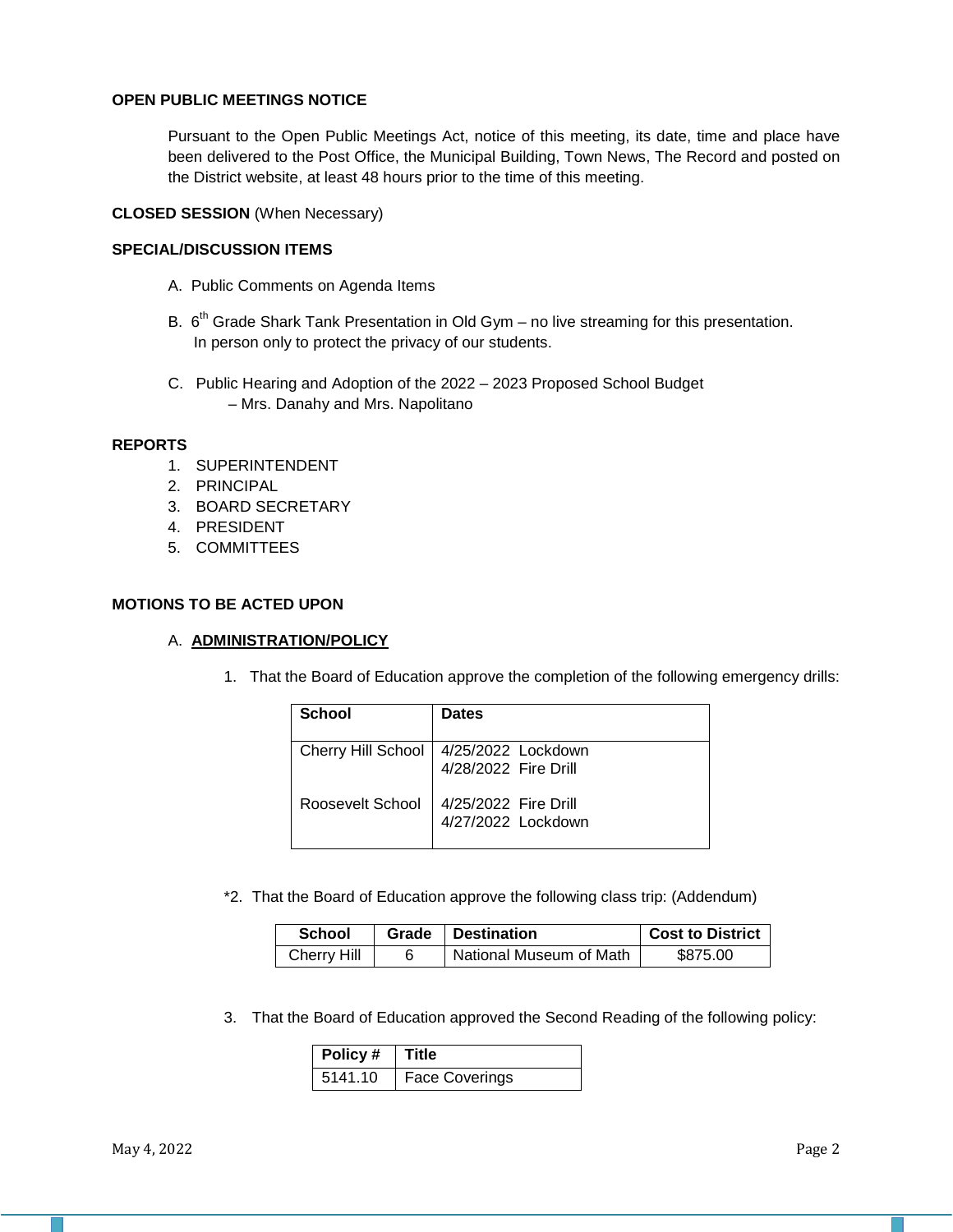4. That the Board of Education approve, with the recommendation of the Superintendent approve the Stronge Model to be used as the District Evaluation Rubric for Teachers, Principals, and other Certified Staff for the 2022-2023 school year.

Motion by: **Example 20** Seconded by:

- B. **CURRICULUM/EDUCATION** None
- C. **BUILDINGS & GROUNDS** None

## D. **FINANCE/GRANTS/GIFTS**

1. That the Board of Education approve the Final 2022-2023 School Year Budget as follows:

|                                   |       | <b>Budget</b> | Local Tax Levy |
|-----------------------------------|-------|---------------|----------------|
| <b>Total General Fund</b>         |       | \$22,548,270  | \$16,679,059   |
| <b>Total Special Revenue Fund</b> |       | \$1.246.942   | N/A            |
| <b>Total Debt Service</b>         |       | \$1.389,600   | \$1,125,141    |
|                                   | Total | \$25,184,812  |                |

**Be It Further Resolved,** that the Board of Education requests the approval of a Capital Reserve Withdrawal in the amount of \$1,267,500. The District intends to utilize \$1,267,500 for new boilers at Cherry Hill School and Roosevelt School.

Motion by: **Example 20 Seconded by:** Seconded by:

# **E**. **PERSONNEL**

- 1. That the Board of Education, with the recommendation of the Superintendent, approve the employment of Non-tenured Staff in the REEA for the 2022-2023 School year as per the list on file in the District Office.
- 2. That the Board of Education, with the recommendation of the Superintendent, approve the employment of the following Non-tenured Administrator for the 2022-2023 school year:

Eric James Assistant Principal

- 3. That the Board of Education approve the employment of Stan Stevens, Supervisor of Buildings & Grounds, effective July 1, 2022 through June 30, 2023 at a salary on file in the District Office.
- 4. That the Board of Education approve the revised retirement date for Marlene Rhodes effective August 1, 2022. (Addendum)
- 5. That the Board of Education, accepts with regret, the resignation of Stephanie Repetti, Learning Disabilities Teacher Consultant, effective June 30, 2022. (Addendum)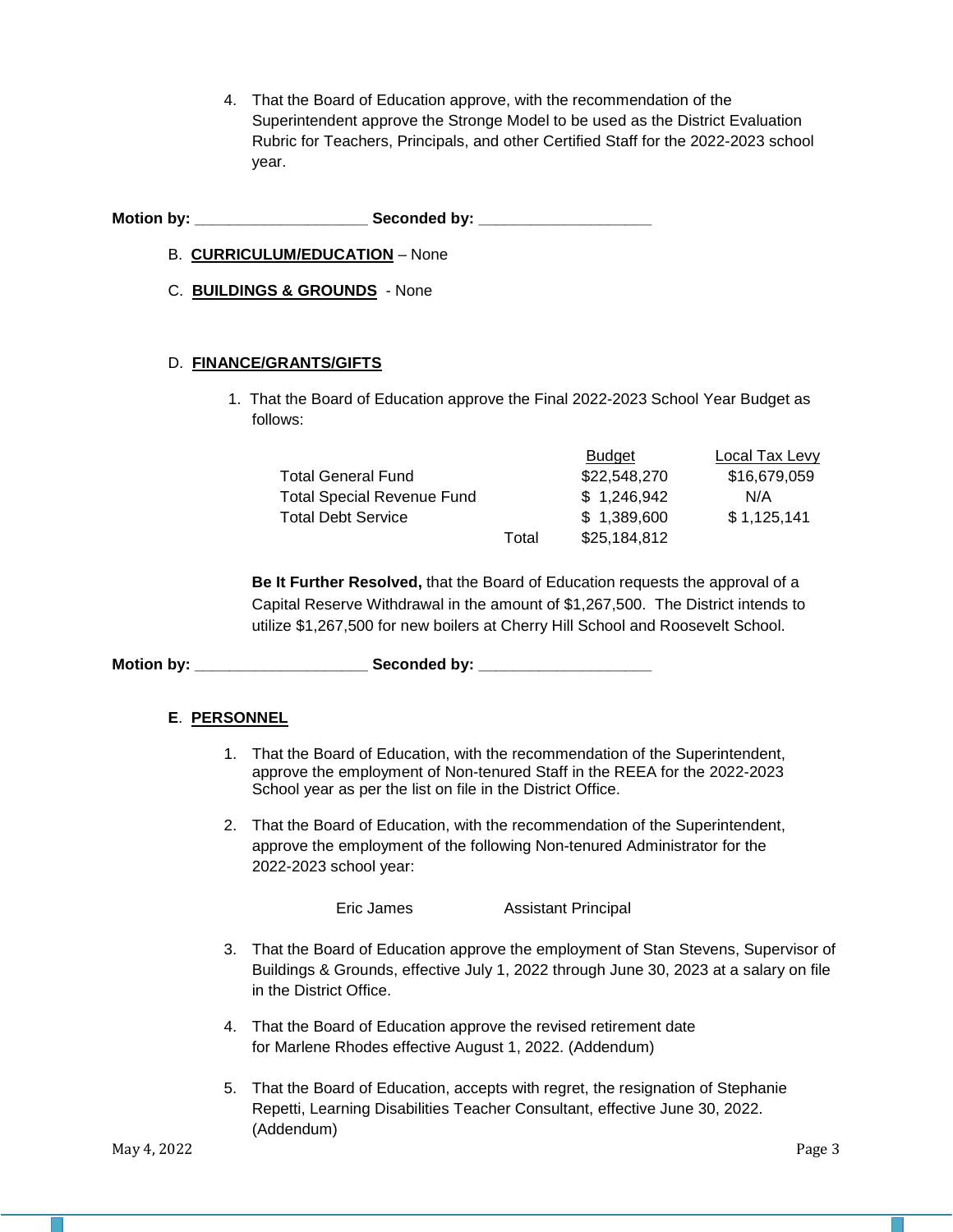6. That the Board of Education post-approve the following teacher(s) for Cycle IV (SEL) of the Post Dismissal Instructional Academy for the 2021-2022 School Year:

> Roosevelt School MaryAnn Crudello

7. That the Board of Education approve the following ABA Aides for Cycle IV (SEL) of the Post Dismissal Instructional Academy for the 2021-2022 School Year, as per Contract:

> Helen Belitz Cathy Nyhan Amanda Sanzari

- 8. That the Board of Education, with the recommendation of the Superintendent, appoint Mayerling Martinez, as the District Liaison to the Board of the River Edge Public Library for the 2022-2023 school year.
- 9. That the Board of Education, with the recommendation of the Superintendent, approve professional day requests for the following staff members to attend workshops/conferences as noted and in accordance with appropriate statute:

| <b>Name/Position</b> | <b>Workshop/Conference</b>        | Date(s)            | <b>Cost to District</b><br><b>Excluding Mileage at</b><br><b>State Rate</b> |
|----------------------|-----------------------------------|--------------------|-----------------------------------------------------------------------------|
| Nevin Werner         | NJDOE NJLSA - Science Committee:  | August 24-25, 2022 | None                                                                        |
| Supervisor           | <b>Statistical Review Meeting</b> |                    |                                                                             |
| Science & Math       |                                   |                    |                                                                             |

**Motion by: \_\_\_\_\_\_\_\_\_\_\_\_\_\_\_\_\_\_\_\_ Seconded by: \_\_\_\_\_\_\_\_\_\_\_\_\_\_\_\_\_\_\_\_**

**F**. **RIVER EDGE SPECIAL EDUCATION** – None

# G. **REGION V ADMINISTRATION & TRANSPORTATION**

1. That the Board of Education post approve the following Quote Contracts for the 2021-2022 school year.

| Route | Transporter                        | Per Diem | Per Diem Aide<br>(if applicable) |
|-------|------------------------------------|----------|----------------------------------|
| Q026  | <b>Morgan Educational Services</b> | \$277.00 | \$89.00                          |